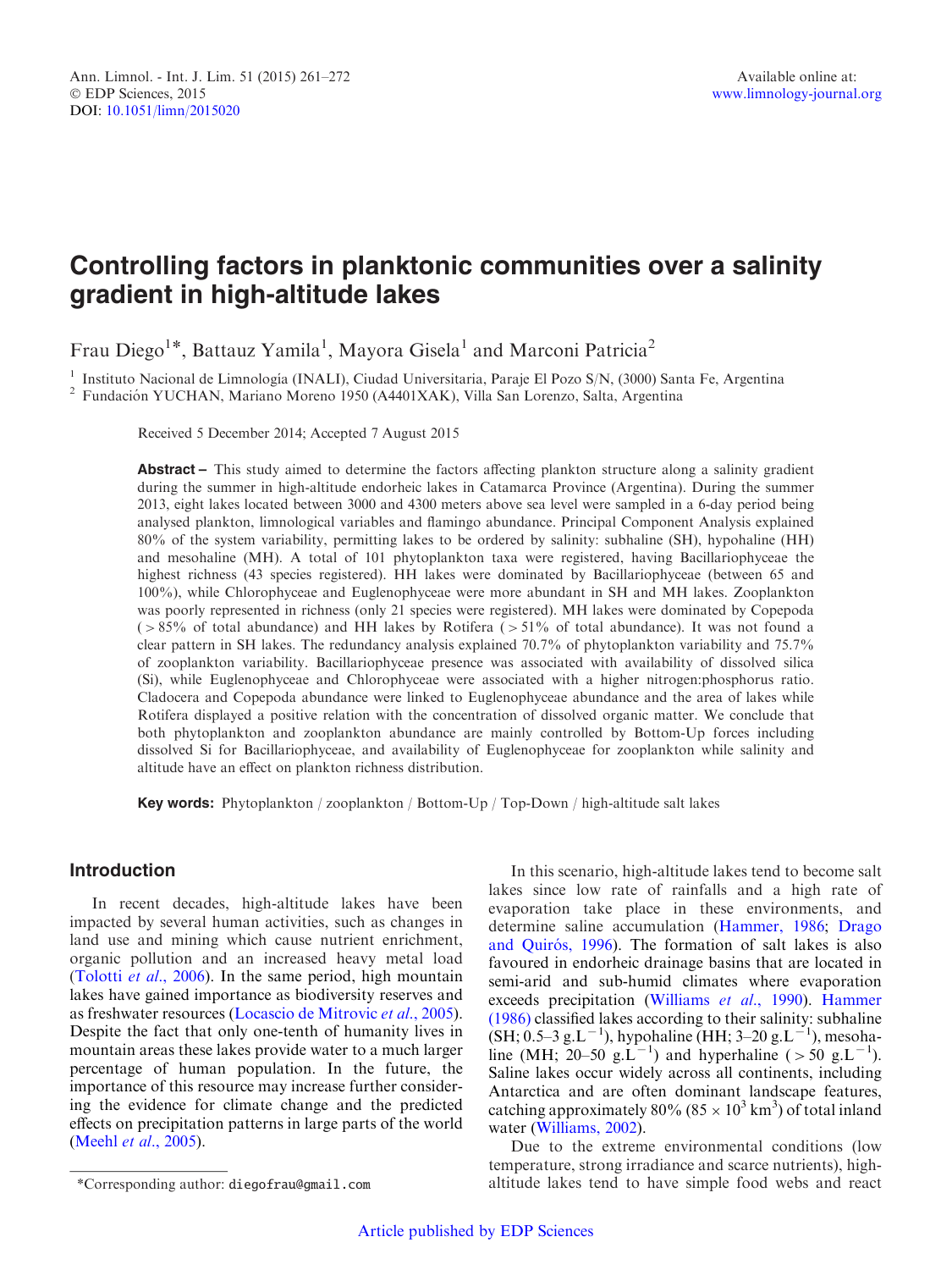more rapidly and more sensitively to environmental changes than other lakes ([Psenner, 2002\)](#page-10-0). In salt lakes where plankton is adapted to high ionic concentrations, factors such as habitat stability, predation and resource availability could be more important in the structuration of this community [\(Timms, 1993](#page-10-0); [Cooper and Wissel,](#page-9-0) [2012](#page-9-0)).

Historically, high-altitude salt lakes have received less attention than other kind of water systems. This is likely linked to the difficulty obtaining samples, the variety of morphological and hydrological characteristics, the complexity of the geology, and the variety of basins and their water bodies [\(Williams](#page-11-0) et al., 1990; Á[lvarez Blanco](#page-9-0) et al., [2011](#page-9-0)). The understanding of plankton in high-altitude lakes, provides us an insight into the ecology of these water systems, and could be used in the future, for the conservation and management of these valuable and climatically sensitive environments (Tolotti et al[., 2006\)](#page-10-0). In South America, where these lakes are mainly distributed to high altitudes, studies related to plankton ecology are scarce and mostly describe its composition ([Locascio](#page-10-0) [de Mitrovic](#page-10-0) et al., 2005; [Seeligmann](#page-10-0) et al., 2008; [Maidana](#page-10-0) et al[., 2009;](#page-10-0) [Mirande and Traccana, 2009;](#page-10-0) Á[lvarez Blanco](#page-9-0) et al[., 2011\)](#page-9-0) with some exceptions like Rejas et al[. \(2012\)](#page-10-0) who demonstrate the importance of nutrient limitation for high-altitude phytoplankton assemblages in an experiment. These studies are important contribution to the description of the Flora and Fauna of this area, but they do not provide information about the factors which regulate plankton abundance and species richness, or even if those regulating factors are the same than freshwater water bodies of lowland areas.

In freshwater environments, factors such as nutrient availability, especially nitrogen (N) and phosphorus (P) and zooplankton–fish interaction are widely recognized as controlling factors of plankton composition and abundance. In high-altitude salt lakes, other variables such as silica (Si) concentration, dissolved organic matter (DOM) availability and bird filter-feeding activity could be other important regulating factors that have not been explored yet. Based on this knowledge, we aimed to analyse those factors that control plankton richness and abundance in a salinity gradient in high-altitude lakes in Northwestern Argentina. We predict that altitude and salinity determine what species can survive in these environments, being abundance mainly regulated by Bottom-Up and Top-Down forces.

# Material and methods

#### Study area

We surveyed lakes located between latitudes  $25^{\circ}0'0''$ and  $28^{\circ}0'0''$  south, and longitudes  $67^{\circ}0'0''$  and  $69^{\circ}0'0''$  west, which display a predominant volcanic morphology and are located between 3000 and 4300 meters above sea level (m.a.s.l.), with numerous cones and wide warehouses of lava and pyroclastic material. The climate is cold and dry,



Fig. 1. Study area: locations of the shallow lakes sampled are indicated. San Francisco (SF), Cortaderas (COR), Purulla (PUR), Las Peñas (LP), Grande (GR), Alumbrera (ALU), Antofagasta (ANT), Archibarca (ARC).

with temperatures below  $0^{\circ}$ C most of the year and a rainfall rate lower than 150 mm.year<sup> $-1$ </sup> ([Marconi, 2010\)](#page-10-0). Most of these lakes are shallow, commonly lower than 1 m depth, and tend to become partially or completely frozen during winter (Boyle *et al.*, 2004). All of them belong to endorheic basins where water comes mainly from melt water infiltration of the surrounding mountains, leaving the drainage system only by evaporation. There are no fish, and aquatic vegetation is rare to non-existent. The most conspicuous fauna in these lakes are three species of flamingo (*Phoenicoparrus andinus* (Philippi), Phoenicoparrus jamesi (Sclater) and Phoenicopterus chilensis (Molina)) which live in this area during the summer season and are the main predators of plankton in these environments [\(Mascitti and Kravett, 2002\)](#page-10-0).

#### Samplings and laboratory analyses

In a period of six consecutive days (from February 2 to 7, 2013) eight lakes with an average depth of  $0.11 \pm 0.5$  m were sampled: Grande, Archibarca, Purulla, Las Peñas, Antofagasta, Alumbrera, San Francisco and Cortaderas (Fig. 1). Two replicas were taken at lakes with an estimated area  $\lt$  50 ha, while four replicas were taken at lakes with an area  $\geq$  50 ha, accounting for a total of 24 samples for phytoplankton and 24 samples for zooplankton density estimation. Density values of each lake were expressed as the mean value accompanied by its variation coefficient (CV) expressed as a percentage.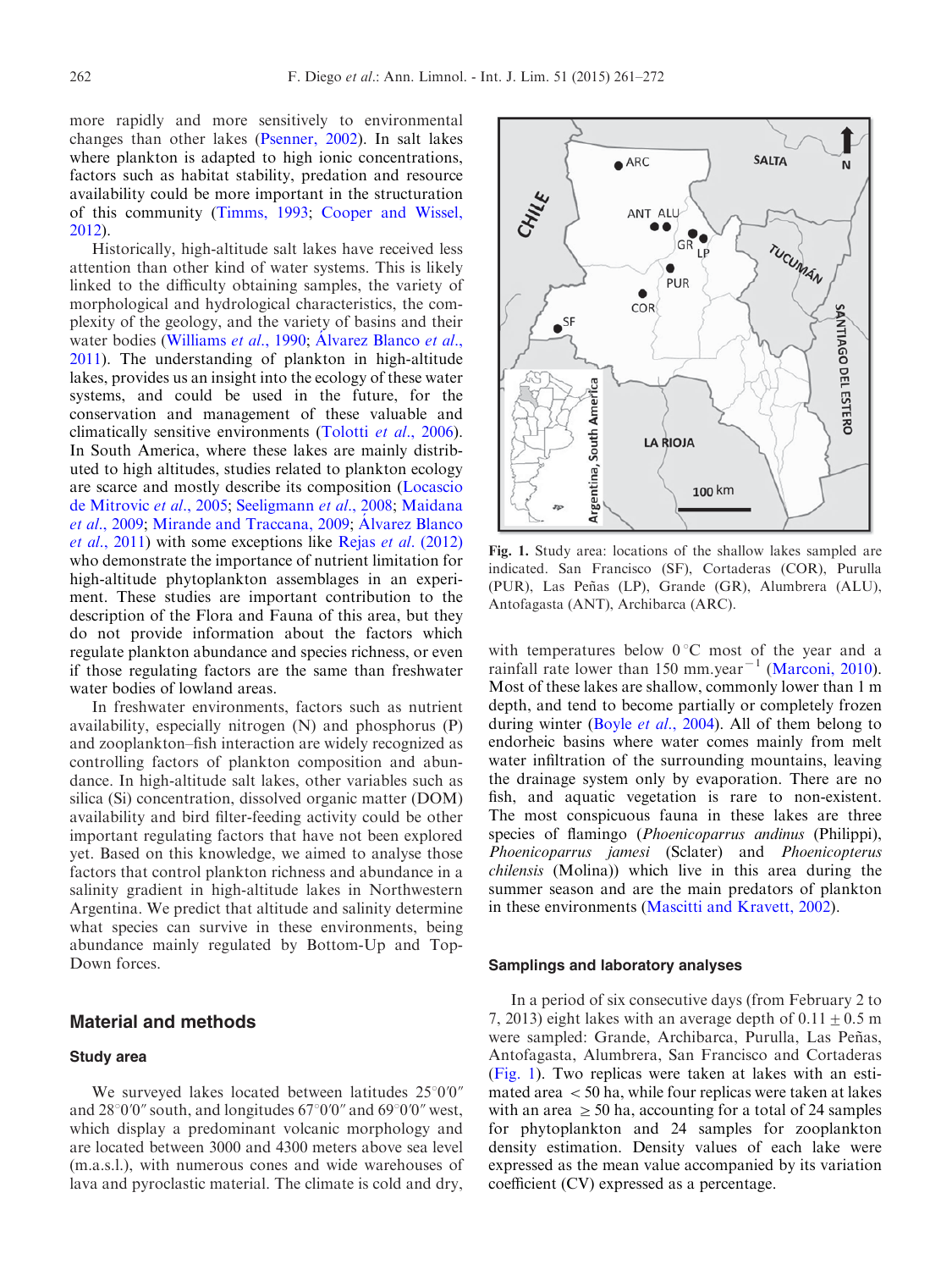For the limnological analyses the measurements made in situ included: temperature  $({}^{\circ}C)$ , pH, dissolved oxygen (DO in mg.L<sup>-1</sup>) and conductivity (mS.cm<sup>-1</sup>) with the use of HANNA multi-parametric meters, transparency with a Secchi disc (m) and altitude (m.a.s.l.) using an altimeter. Altitude was used as an indicator of ultraviolet (UV) radiation which certainly can affect plankton species composition. The area of lakes was estimated using the method proposed by [Dangaus \(1976\)](#page-9-0) and the salinity was estimated from conductivity ([Conzonno, 2009\)](#page-9-0). Additional samples were taken for chemical analysis. Samples for the determination of nitrate + nitrite  $(N-\overline{NO_3^-} + N-NO_2^-)$ , ammonium  $(N-NH_4^+)$  and total nitrogen (TN) were acidified to a pH less than 2 with concentrated sulphuric acid. Samples for soluble reactive phosphorus (SRP) were preserved by adding 5 mg. $L^{-1}$  of HgCl<sub>2</sub>. Samples for total phosphorus (TP) and samples for total organic carbon (TOC) were acidified to a pH less than 2 with concentrated hydrochloric acid and concentrated phosphoric acid, respectively. After chemical preservation, the samples were stored in cool and dark conditions before transportation to the laboratory and subsequent analysis. Samples for the analysis of dissolved Si and optical properties of the DOM were also collected and preserved in cold and darkness.

Acidified water samples were neutralized in the laboratory. Samples used for the determination of dissolved components were filtered through membrane filters  $(0.45 \mu m)$  pore size) reserving a portion of unfiltered sample for determination of TN and TP. N-NO<sub>3</sub><sup>+</sup> + N-NO<sub>2</sub><sup>+</sup> was estimated by reduction of N-NO<sub>3</sub> with hydrazine sulphate and subsequent colorimetric determination of  $N\text{-}NO_2^-$ ([Hilton and Rigg, 1983](#page-9-0)), N-NH $_4^+$  was determined by the indophenol blue method, SRP by the ascorbic acid method and Si by the molibdosilicate method. TP was estimated by digestion with potassium persulphate in acidic medium followed by determination of SRP and TN by digestion with potassium persulphate in alkaline medium followed by determination of  $N\text{-}NO_3^- + N\text{-}NO_2^-$ . The methodology proposed in [APHA \(1992\)](#page-9-0) was followed for each case, and nutrient concentrations were expressed as  $\mu$ M. Dissolved inorganic nitrogen (DIN) was expressed as the sum of  $N-NO_3^- + N-NO_2^- + N-NH_4^+$  and was used to calculate the DIN:SRP ratio. The optical density of filtered samples was determined at 250 and 365 nm using quartz cuvettes with 1 cm path length. Absorption coefficients were determined from the optical density at each wavelength according to the method of [Kirk](#page-10-0) [\(1994\)](#page-10-0):

# $A\lambda = 2.303D\lambda/r$

where  $A\lambda$  is the DOM absorption coefficient at wavelength  $\lambda$ ,  $D\lambda$  is the optical density at wavelength  $\lambda$ , and r is the cuvette path length in m.  $A_{250}$  and  $A_{365}$  are measures of DOM concentration ([Kieffer, 1981;](#page-10-0) [Collier, 1987\)](#page-9-0), being A250 more appropriate for DOM of low molecular weight ([Stewart and Wetzel, 1981](#page-10-0)). The ratio of  $A_{250}$  to  $A_{365}$  $(E_2:E_3)$ , which increases as the molecular weight of DOM decreases [\(De Haan and De Boer, 1987](#page-9-0)), was then calculated. Finally, TOC analyses were made according to the international standard ISO:1999 8245.

Samples of phytoplankton were collected from the subsuperficial region using 100 mL bottles and then were immediately fixed with 1% acidified lugol solution. Quantitative sample analysis was carried out in accordance with the Utermöhl  $(1958)$  method and the density obtained was expressed as ind.mL $^{-1}$ . For the estimation of zooplankton abundance, between 10 and 30 L of water, were filtered through a conventional conical plankton net (50 mm) with a collector and a 2 L bucket. The collected material was fixed in situ with 10% formalin and dyed with erythrosine. The counts of the micro-zooplankton (Rotifera and nauplii) were carried out with a conventional optical microscope, in chambers of the Sedgwick-Rafter type with a capacity of 1 mL. Macro-zooplankton (Cladocera and Copepoda) counts were performed in a Borogov-type counting chamber with a 5 mL capacity. Density was expressed as  $ind.L^{-1}$ . Taxonomic identification was carried out reaching the minimum possible taxonomic level. Phytoplankton taxonomic identifications were based on [Van den Hoek](#page-11-0) et al. (1995). Taxonomic determinations were made following keys and specific bibliography of each algal group such as [Krammer](#page-10-0) [and Lange-Bertalot \(1991\)](#page-10-0), Zalocar de [Domitrovic and](#page-11-0) [Maidana \(1997\)](#page-11-0) for Bacillariophyceae, [Tell and Conforti](#page-10-0) [\(1986\)](#page-10-0) for Euglenophyceae, [Koma´rek and Fott \(1983\)](#page-10-0) for Chlorophyceae and Komárek and Anagnostidis (1999, [2005\)](#page-10-0) for Cyanobacteria among other authors and recent revisions. Zooplankton taxonomic identifications were based on [Ahlstrom \(1940\),](#page-9-0) [Koste \(1978\)](#page-10-0), Kořínek (1981, [2002\)](#page-10-0), [Korovchinsky \(1992\)](#page-10-0) and [Alekseev \(2002\)](#page-9-0) among others. Each flamingo species (P. andinus, P. jamesi and P. chilensis) was separately counted using telescopes and binoculars [\(Marconi, 2010](#page-10-0)).

### Statistical analyses

Lake clusters were made using a principal component analysis (PCA) with all of the environmental and biological variables that were measured. Of the 23 environmental variables considered during this study, only those that presented an acceptable level of correlation with other variables (variance inflation factor,  $VIF < 20$ ) were used for the analyses (Lepš and Smilauer, 1998). The resulting lake groups were named according to Hammer's salinity classification [\(Hammer, 1986\)](#page-9-0) as HH, SH and MH lakes. Differences in total plankton abundance (phytoplankton and zooplankton) and by groups (Chlorophyceae, Euglenophyceae, Bacillariophyceae, Cryptophyceae, Cyanobacteria, Rotifera, Cladocera and Copepoda) were analysed using the Kruskal–Wallis (KW test) and Mann–Whitney tests (MW test) as a post hoc test to make comparisons between groups of lakes with a 95% confidence interval ( $\alpha$  = 0.05). Differences in the composition of plankton species between lake types were examined using the similarity percentage analysis (SIMPER), comparing species density among lake groups, and using the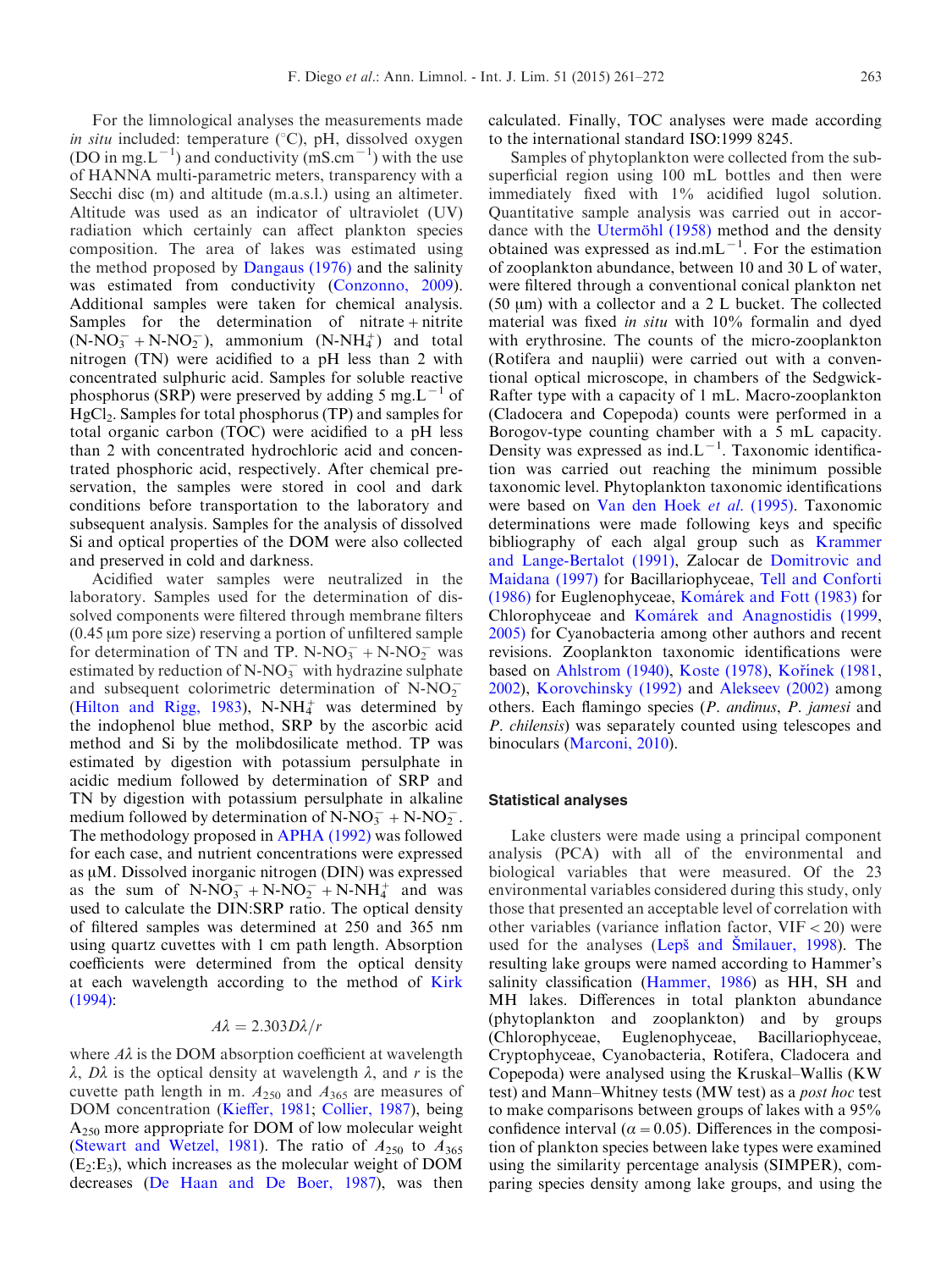<span id="page-3-0"></span>Bray–Curtis method. This analysis was accompanied by a non-parametric multivariate analysis of variance (NPMANOVA) to elucidate if those differences found in the SIMPER analysis were statistically significant. Spearman correlations were made among the different environmental variables and phyto-zooplankton richness, respectively.

Redundancy analysis (RDA) was applied to find those variables with greater influence on plankton structure, since the Detrended Correspondence Analysis revealed that the gradient length of the response data was  $\langle 3 \rangle$  (Leps<sup>s</sup> and Smilauer, 1998). Again, only those variables that had an acceptable VIF value were considered in RDA analyses (Lepš and Smilauer, 1998). Phytoplankton and zooplankton density were used as separately response variables. The explanatory variables were physical–chemical variables, flamingo abundance (the three species separately), Rotifera density and microcrustacean (Cladocera+ Copepoda) density for phytoplankton analysis, and physical–chemical variables, flamingo abundance and density of phytoplankton taxonomic groups for zooplankton analysis. All data were log-transformed to stabilize variance and to reduce the influence of dominant taxa on the arrangement, being the standardization carried out by error variance. Additionally, the significance of each variable and the combination of all canonical axes were determined using the Monte Carlo permutation testing (499 permutations). Statistical analyses were made using PAST 2.3 and CANOCO 4.5 software.

# **Results**

#### Lakes ordination and environmental characterisation

PCA analysis showed that ten of the 23 variables were able to explain 80% of the total variance. The first axis explained 54% and the second 17%. The analysis revealed three main lake groups that corresponded to a salinity gradient (Fig. 2). Alumbrera, Antofagasta and Cortaderas (SH lakes,  $0.5-3$  g.L<sup>-1</sup> of salt) were primarily associated with high values of DIN:SRP, greater Secchi depth and higher mean temperature. The second group of lakes was formed by Purulla, San Francisco and Grande (HH lakes, 3–20 g.L<sup> $-1$ </sup> of salt) principally characterized by DOM of low molecular weight (high  $E_2$ : $E_3$ ), higher Si concentration, DO and abundance of flamingos (P. andinus and P. jamesi). The third group was formed by Archibarca and Las Peñas (MH, 20–50 g.L<sup>-1</sup> of salt), and was chiefly characterized by high TOC concentration, altitude and the abundance of P. chilensis individuals (especially in Las Peñas Lake). The different physicalchemical values for every single lake are shown in [Table 1.](#page-4-0)

## Plankton composition and abundance between lake types

A total of 101 phytoplankton species were registered in all lakes sampled, being Bacillariophyceae the dominant



Fig. 2. Biplot of the PCA (1st and 2nd component) showing all sampling points considered with their replicas. Variables used: temperature (Temp), dissolved inorganic nitrogen: soluble reactive phosphorus ratio (DIN:SRP), transparency (Secchi), altitude (Alt), salinity (Salt), total organic carbon (TOC), pH (pH), absorbance ratio ( $E_2$ : $E_3$ ), *P. andinus* abundance (P. and), P. jamesi abundance (P. jam), dissolved oxygen (DO), Si concentration (Si), Chlorophyceae (Chlo), Euglenophyceae (Eugle), Cryptophyceae (Crypto), Cyanobacteria (Cyan), Bacillariophyceae (Bacill), Cladocera (Clad), Copepoda (Cop), Rotifera (Roti).

group with 43 species, followed by Chlorophyceae with 34 species, Euglenophyceae (twelve species), Cyanobacteria (ten species) and Cryptophyceae (three species). Bacillariophyceae was dominant in HH lakes  $(>65\%$  of total abundance). SH and MH lakes had a greater distribution of taxa and did not show a clear pattern of dominance by any group. Nonetheless, it is notable that Chlorophyceae and Euglenophyceae were far more abundant in these lakes than in HH lakes. Cyanobacteria and Cryptophyceae were not well represented in the lakes studied  $(Fig. 3(a))$  $(Fig. 3(a))$ .

SIMPER analysis demonstrated that differences in species composition between lake types were very important  $(>90\%$  of dissimilarity in all cases) and statistically significant ( $P < 0.05$ ) [\(Table 2\)](#page-5-0). The group of SH lakes was largely characterized by Lepocinclis sp. (Euglenophyceae) and Oocystis elliptica (Stearn) (Chlorophyceae); the HH group by Bacillariophyceae, principally species of Navicula spp. and Surirella spp., while MH lakes were represented by Trachelomonas volvocina (Ehrenberg), Euglena acus (Müller) (Euglenophyceae) and Cryptomonas ovata (Ehrenberg) (Cryptophyceae). Spearman correlations demonstrated that phytoplankton species richness was negatively associated with altitude (Rho =  $-0.58$ ,  $P = 0.003$ ) and positively linked with Secchi depth (Rho =  $0.475$ ,  $P = 0.019$ ).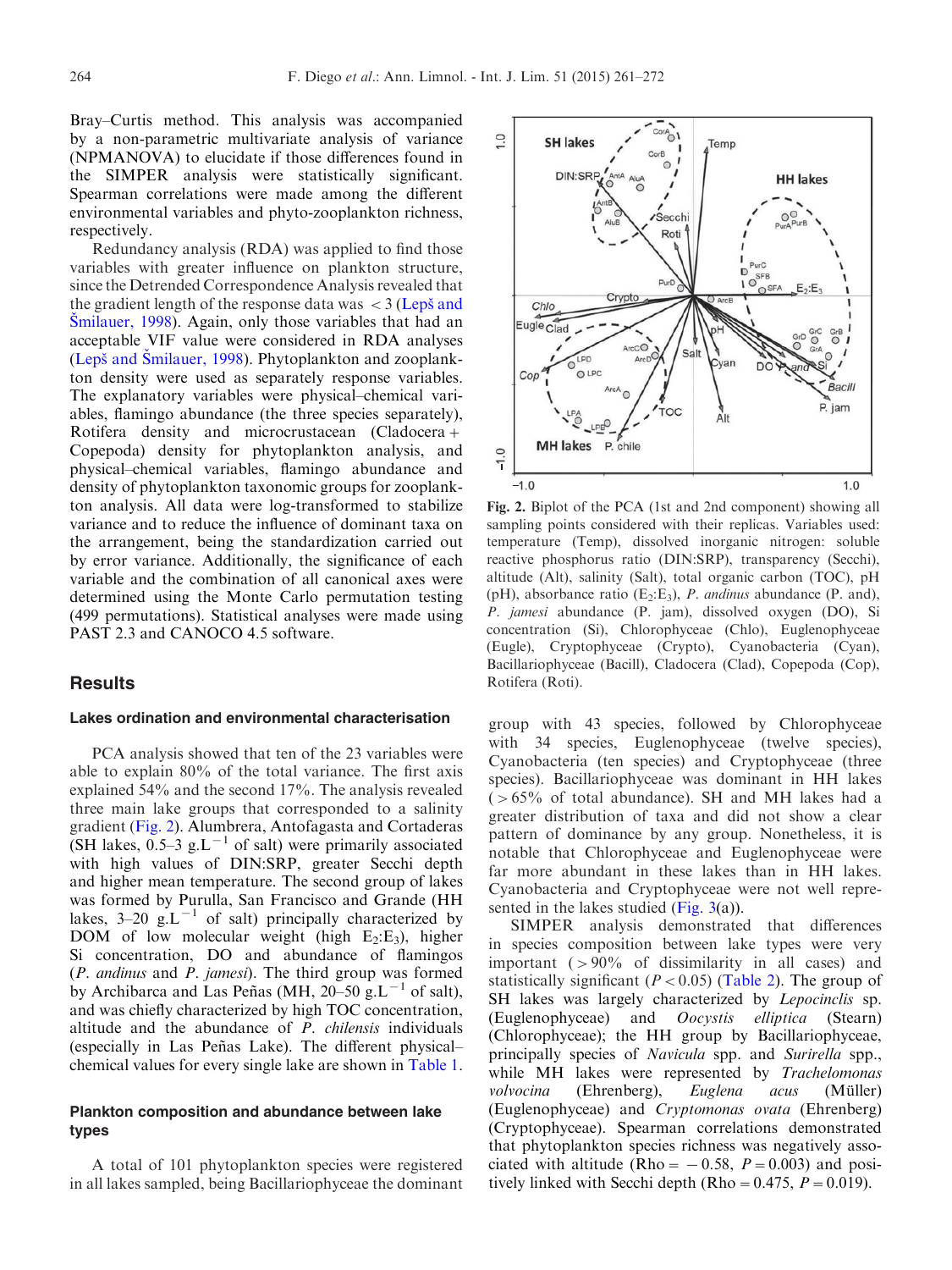<span id="page-4-0"></span>

| l                        |             |
|--------------------------|-------------|
| ׇ֚֘                      |             |
|                          |             |
|                          |             |
| ֧֦֦֚֚֞֝֬֝֝֬֝             |             |
| l                        |             |
| į                        |             |
|                          |             |
|                          |             |
|                          |             |
|                          |             |
|                          |             |
|                          |             |
|                          |             |
|                          |             |
|                          |             |
|                          |             |
|                          |             |
|                          |             |
|                          |             |
|                          |             |
|                          |             |
| $\sim$ 2010/07/2012      |             |
|                          |             |
|                          |             |
|                          |             |
|                          |             |
| $\overline{\phantom{a}}$ |             |
| こうこう<br>į<br>1<br>i      |             |
|                          |             |
|                          |             |
| Į<br>I                   |             |
|                          |             |
|                          |             |
|                          |             |
| ;                        |             |
|                          |             |
| ----------               |             |
|                          |             |
| ・てくらく てくらく てくら           |             |
| u nun can c              |             |
|                          |             |
|                          |             |
|                          |             |
|                          | Ì<br>í<br>֠ |
| .<br>E                   |             |

| $\vdots$                                                                                                                    |                                                                                                                  | $(1 - 1^3)$<br>SH (0.5-3)                                                                                                                                                                                                  |                                                                                                                                                                                                                                      |                  | HH $(3-20 \text{ g.L}^{-1})$                                                                                                                                                                                                                                          |                                                                                                                                                                                                                                                                                                | MH (20-50 g.L <sup>-</sup>                                                                                                                                                                                                                                                |                                                                                                                                                                                                                                                                             |
|-----------------------------------------------------------------------------------------------------------------------------|------------------------------------------------------------------------------------------------------------------|----------------------------------------------------------------------------------------------------------------------------------------------------------------------------------------------------------------------------|--------------------------------------------------------------------------------------------------------------------------------------------------------------------------------------------------------------------------------------|------------------|-----------------------------------------------------------------------------------------------------------------------------------------------------------------------------------------------------------------------------------------------------------------------|------------------------------------------------------------------------------------------------------------------------------------------------------------------------------------------------------------------------------------------------------------------------------------------------|---------------------------------------------------------------------------------------------------------------------------------------------------------------------------------------------------------------------------------------------------------------------------|-----------------------------------------------------------------------------------------------------------------------------------------------------------------------------------------------------------------------------------------------------------------------------|
|                                                                                                                             | Cortaderas                                                                                                       |                                                                                                                                                                                                                            | Alumbrera                                                                                                                                                                                                                            | Purulla          | Francisco                                                                                                                                                                                                                                                             | Grande                                                                                                                                                                                                                                                                                         | Archibarca                                                                                                                                                                                                                                                                | Las Peñas                                                                                                                                                                                                                                                                   |
| Temp. (°C)                                                                                                                  | $20.15 \pm 2.32$                                                                                                 | $\begin{array}{l} \hbox{Antofagasta} \\ \hline 23.2 \pm 0.42 \\ 9.52 \pm 0.12 \\ 9.52 \pm 0.11 \\ 1.14 \pm 0.11 \\ 11.43 \pm 3.22 \\ 0.11 \pm 0.04 \\ 0.15 \pm 0.07 \\ 3250 \\ 37.5 \\ 37.5 \\ 37.5 \\ \hline \end{array}$ | $22.85 \pm 0.21$                                                                                                                                                                                                                     | $19.27 \pm 1.15$ |                                                                                                                                                                                                                                                                       |                                                                                                                                                                                                                                                                                                |                                                                                                                                                                                                                                                                           |                                                                                                                                                                                                                                                                             |
| H                                                                                                                           | $8.71 \pm 0.04$                                                                                                  |                                                                                                                                                                                                                            |                                                                                                                                                                                                                                      |                  |                                                                                                                                                                                                                                                                       |                                                                                                                                                                                                                                                                                                |                                                                                                                                                                                                                                                                           |                                                                                                                                                                                                                                                                             |
|                                                                                                                             | $1.03 \pm 0.02$                                                                                                  |                                                                                                                                                                                                                            |                                                                                                                                                                                                                                      |                  |                                                                                                                                                                                                                                                                       |                                                                                                                                                                                                                                                                                                |                                                                                                                                                                                                                                                                           |                                                                                                                                                                                                                                                                             |
|                                                                                                                             |                                                                                                                  |                                                                                                                                                                                                                            |                                                                                                                                                                                                                                      |                  |                                                                                                                                                                                                                                                                       |                                                                                                                                                                                                                                                                                                |                                                                                                                                                                                                                                                                           |                                                                                                                                                                                                                                                                             |
| Salt $(g.L^{-1})$<br>DO (mg.L <sup>-1</sup> )<br>Secchi depth (m)<br>Depth (m)<br>Alt. (m.a.s.l.)<br>Area (ha)              | $\begin{array}{c} 8.30 \pm 0.44 \\ 0.18 \pm 0.05 \\ 0.18 \pm 0.05 \\ 0.18 \pm 0.05 \\ 4037 \\ 51.01 \end{array}$ |                                                                                                                                                                                                                            | $8.20 \pm 1.78$ $2.02 \pm 0.67$ $0.11 \pm 0.01$ $3.250$ $0.03$ $0.03$ $0.03$ $0.03$ $0.03$ $0.03$ $0.03$ $0.03$ $0.03$ $0.03$ $0.03$ $0.03$ $0.03$ $0.03$ $0.03$ $0.03$ $0.03$ $0.03$ $0.03$ $0.03$ $0.03$ $0.03$ $0.03$ $0.03$ $0.$ |                  | 14.15 $\pm$ 2.32<br>8.34 $\pm$ 0.04<br>8.34 $\pm$ 0.01<br>9.02 $\pm$ 0.03<br>9.03 $\pm$ 0.06<br>0.18 $\pm$ 0.06<br>262.50<br>263.50<br>772<br>25.70<br>1226.70<br>Undetermined<br>Undetermined<br>Undetermined<br>Undetermined<br>Undetermined<br>Undetermined<br>Und | $\begin{array}{r} 13.95 + 7.74 \\ 17.7 \\ 9.63 \pm 7.38 \\ 9.63 \pm 7.38 \\ 9.63 \pm 7.38 \\ 9.63 \pm 0.04 \\ 9.63 \pm 0.04 \\ 9.63 \pm 0.04 \\ 9.63 \pm 0.04 \\ 13.13.53 \\ 15.827 \\ 13.533.26 \\ 23.533.26 \\ 34.300 \\ 25.83.0 \\ 26.300 \\ 27.533.26 \\ 28.88 \\ 29.88 \\ 20.00 \\ 26.88$ | 17.15 $\pm$ 1.23<br>8.22 $\pm$ 0.11<br>8.23 $\pm$ 0.13<br>6.545 $\pm$ 0.83<br>9.45 $\pm$ 0.05<br>9.9 $\pm$ 0.05<br>4100<br>4100<br>4100<br>4100<br>4100<br>4104028<br>11.92<br>1040.28<br>1040.28<br>Undetermined<br>Undetermined<br>Undetermined<br>Undetermined<br>Unde | $\begin{array}{l} 87\\ 811\\ 824\\ 831\\ 844\\ 1231\\ 854\\ 1245\\ 1256\\ 1256\\ 1256\\ 1256\\ 1256\\ 1256\\ 1256\\ 1256\\ 1256\\ 1256\\ 1256\\ 1256\\ 1256\\ 1256\\ 1256\\ 1256\\ 1256\\ 1256\\ 1256\\ 1256\\ 1256\\ 1256\\ 1256\\ 1256\\ 1256\\ 1256\\ 1256\\ 1256\\ 125$ |
|                                                                                                                             |                                                                                                                  |                                                                                                                                                                                                                            |                                                                                                                                                                                                                                      |                  |                                                                                                                                                                                                                                                                       |                                                                                                                                                                                                                                                                                                |                                                                                                                                                                                                                                                                           |                                                                                                                                                                                                                                                                             |
|                                                                                                                             |                                                                                                                  |                                                                                                                                                                                                                            |                                                                                                                                                                                                                                      |                  |                                                                                                                                                                                                                                                                       |                                                                                                                                                                                                                                                                                                |                                                                                                                                                                                                                                                                           |                                                                                                                                                                                                                                                                             |
|                                                                                                                             |                                                                                                                  |                                                                                                                                                                                                                            |                                                                                                                                                                                                                                      |                  |                                                                                                                                                                                                                                                                       |                                                                                                                                                                                                                                                                                                |                                                                                                                                                                                                                                                                           |                                                                                                                                                                                                                                                                             |
|                                                                                                                             |                                                                                                                  |                                                                                                                                                                                                                            |                                                                                                                                                                                                                                      |                  |                                                                                                                                                                                                                                                                       |                                                                                                                                                                                                                                                                                                |                                                                                                                                                                                                                                                                           |                                                                                                                                                                                                                                                                             |
| <i>P. jamesi</i> (ind. Lake <sup>-1</sup> )<br><i>P. andinus</i> (ind. Lake <sup>-1</sup> )                                 |                                                                                                                  |                                                                                                                                                                                                                            |                                                                                                                                                                                                                                      |                  |                                                                                                                                                                                                                                                                       |                                                                                                                                                                                                                                                                                                |                                                                                                                                                                                                                                                                           |                                                                                                                                                                                                                                                                             |
| P. chilensis (ind.Lake <sup>-1</sup>                                                                                        |                                                                                                                  |                                                                                                                                                                                                                            |                                                                                                                                                                                                                                      |                  |                                                                                                                                                                                                                                                                       |                                                                                                                                                                                                                                                                                                |                                                                                                                                                                                                                                                                           |                                                                                                                                                                                                                                                                             |
| (Mn) NIC                                                                                                                    | 3.83                                                                                                             | 6.38                                                                                                                                                                                                                       |                                                                                                                                                                                                                                      |                  |                                                                                                                                                                                                                                                                       |                                                                                                                                                                                                                                                                                                |                                                                                                                                                                                                                                                                           |                                                                                                                                                                                                                                                                             |
| Silicon (µM)                                                                                                                | 170.11                                                                                                           | 810.59                                                                                                                                                                                                                     |                                                                                                                                                                                                                                      |                  |                                                                                                                                                                                                                                                                       |                                                                                                                                                                                                                                                                                                |                                                                                                                                                                                                                                                                           |                                                                                                                                                                                                                                                                             |
|                                                                                                                             | 4.58                                                                                                             |                                                                                                                                                                                                                            |                                                                                                                                                                                                                                      |                  |                                                                                                                                                                                                                                                                       |                                                                                                                                                                                                                                                                                                |                                                                                                                                                                                                                                                                           |                                                                                                                                                                                                                                                                             |
|                                                                                                                             | 109.76                                                                                                           |                                                                                                                                                                                                                            |                                                                                                                                                                                                                                      |                  |                                                                                                                                                                                                                                                                       |                                                                                                                                                                                                                                                                                                |                                                                                                                                                                                                                                                                           |                                                                                                                                                                                                                                                                             |
| $\begin{array}{l} \text{SRP (}\mu\text{M)}\\ \text{TP (}\mu\text{M)}\\ \text{TN (}\mu\text{M)}\\ \text{DN:SRP} \end{array}$ | 126.62                                                                                                           | $\begin{array}{r} 5.79 \\ 12.56 \\ 221.49 \\ 1.10 \end{array}$                                                                                                                                                             |                                                                                                                                                                                                                                      |                  |                                                                                                                                                                                                                                                                       |                                                                                                                                                                                                                                                                                                |                                                                                                                                                                                                                                                                           |                                                                                                                                                                                                                                                                             |
|                                                                                                                             | 0.84                                                                                                             |                                                                                                                                                                                                                            |                                                                                                                                                                                                                                      |                  |                                                                                                                                                                                                                                                                       |                                                                                                                                                                                                                                                                                                |                                                                                                                                                                                                                                                                           |                                                                                                                                                                                                                                                                             |
| DIN:Silicon                                                                                                                 | $\overline{0}$ .                                                                                                 | 0.01                                                                                                                                                                                                                       |                                                                                                                                                                                                                                      |                  |                                                                                                                                                                                                                                                                       |                                                                                                                                                                                                                                                                                                |                                                                                                                                                                                                                                                                           |                                                                                                                                                                                                                                                                             |
| TN:TP                                                                                                                       | 1.15                                                                                                             |                                                                                                                                                                                                                            |                                                                                                                                                                                                                                      |                  |                                                                                                                                                                                                                                                                       |                                                                                                                                                                                                                                                                                                |                                                                                                                                                                                                                                                                           |                                                                                                                                                                                                                                                                             |
|                                                                                                                             |                                                                                                                  | 17.64<br>44.40                                                                                                                                                                                                             |                                                                                                                                                                                                                                      |                  |                                                                                                                                                                                                                                                                       |                                                                                                                                                                                                                                                                                                |                                                                                                                                                                                                                                                                           |                                                                                                                                                                                                                                                                             |
| TOC (mg, L <sup>-1</sup> )<br>$A_{250}$ (m <sup>-1</sup> )                                                                  |                                                                                                                  | 245.88                                                                                                                                                                                                                     |                                                                                                                                                                                                                                      |                  |                                                                                                                                                                                                                                                                       |                                                                                                                                                                                                                                                                                                |                                                                                                                                                                                                                                                                           |                                                                                                                                                                                                                                                                             |
| $A_{365}$ (m <sup>-1</sup> )<br>E <sub>2</sub> :E <sub>3</sub>                                                              | $\begin{array}{c} 15.60 \\ 78.51 \\ 2.31 \\ 34.04 \end{array}$                                                   |                                                                                                                                                                                                                            |                                                                                                                                                                                                                                      |                  |                                                                                                                                                                                                                                                                       |                                                                                                                                                                                                                                                                                                |                                                                                                                                                                                                                                                                           |                                                                                                                                                                                                                                                                             |
|                                                                                                                             |                                                                                                                  | 9.49                                                                                                                                                                                                                       |                                                                                                                                                                                                                                      |                  |                                                                                                                                                                                                                                                                       |                                                                                                                                                                                                                                                                                                |                                                                                                                                                                                                                                                                           |                                                                                                                                                                                                                                                                             |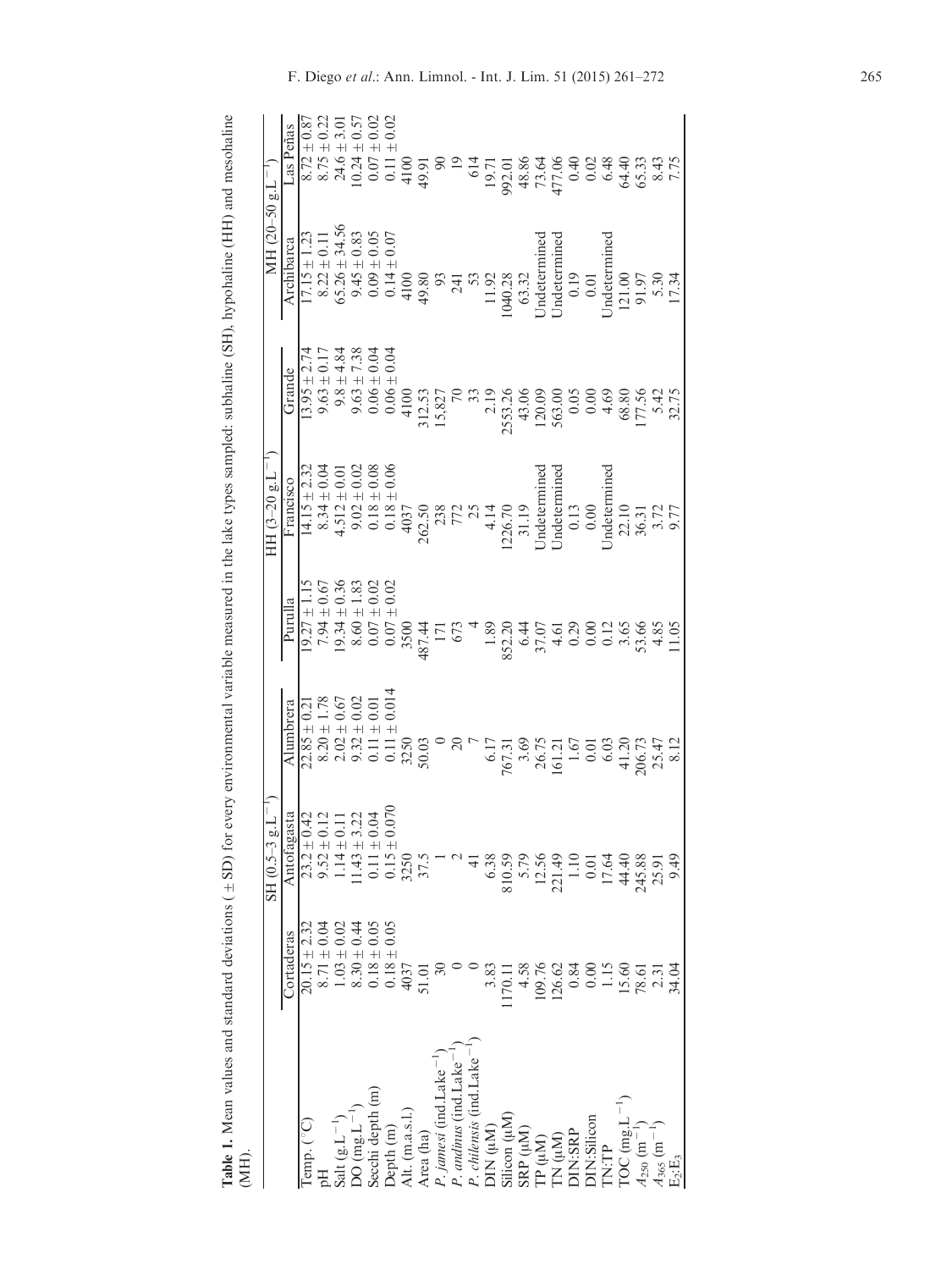<span id="page-5-0"></span>

Fig. 3. Percentage of contribution of the different phytoplankton groups (a) and total abundance (ind.mL<sup>-1</sup>) registered in each sampling point (b).

Table 2. Results of SIMPER and NPMANOVA analyses for every lake combination. Subhaline (SH), hypohaline (HH) and mesohaline (MH).

| Phytoplankton |                                     |                                      |    | Zooplankton                       |                                      |  |
|---------------|-------------------------------------|--------------------------------------|----|-----------------------------------|--------------------------------------|--|
|               | HН                                  | MН                                   |    | HН                                | MН                                   |  |
| <b>SH</b>     | $97.30\%$<br>$F = 1.860, P = 0.004$ | 93.08%<br>$F = 1.070, P = 0.024$     | SН | 71.49%<br>$F = 3.988, P = 0.0006$ | 83.08%<br>$F = 7.692, P = 0.0012$    |  |
| <b>HH</b>     |                                     | $94.41\%$<br>$F = 1.981, P = 0.0006$ | HН |                                   | $94.41\%$<br>$F = 5.558, P = 0.0027$ |  |

The greatest phytoplankton abundance was registered in HH and MH lakes with mean values of  $4226$  ind.mL<sup>-</sup>  $(CV = 92)$  and 3131 ind.mL<sup>-1</sup>  $(CV = 102)$ , respectively. The lowest density was registered in SH lakes with an average of 683 ind.mL<sup>-1</sup> (CV = 44) (Fig. 3(a)). The KW test indicated that these differences were statistically significant ( $Z = 7.493$ ,  $P = 0.023$ ), as were those found between the SH–HH and SH–MH groups (MW test,  $P=0.034$  and 0.008, respectively). The high coefficients of variation observed in HH and MH groups were mainly attributed to the high variability of phytoplankton abundance of Grande Lake and Archibarca Lake,

respectively. Differences between lakes' groups were statistically significant for Bacillariophyceae (KW test,  $Z=11.56$ ,  $P=0.003$ , MW test SH-HH,  $P=0.008$ ) and Euglenophyceae (KW test,  $Z = 15.49$ ,  $P = 0.0004$ , MW test SH–HH  $P = 0.009$  and MH–HH  $P = 0.002$ ). The other groups of phytoplankton did not show statistically significant differences among groups ( $P > 0.05$ ).

A total of 21 zooplankton species were registered among the different lakes sampled, being Rotifera the best represented in richness (ten species registered), and followed by Cladocera (six species) and Copepoda (five species). HH lakes were mainly dominated by Rotifera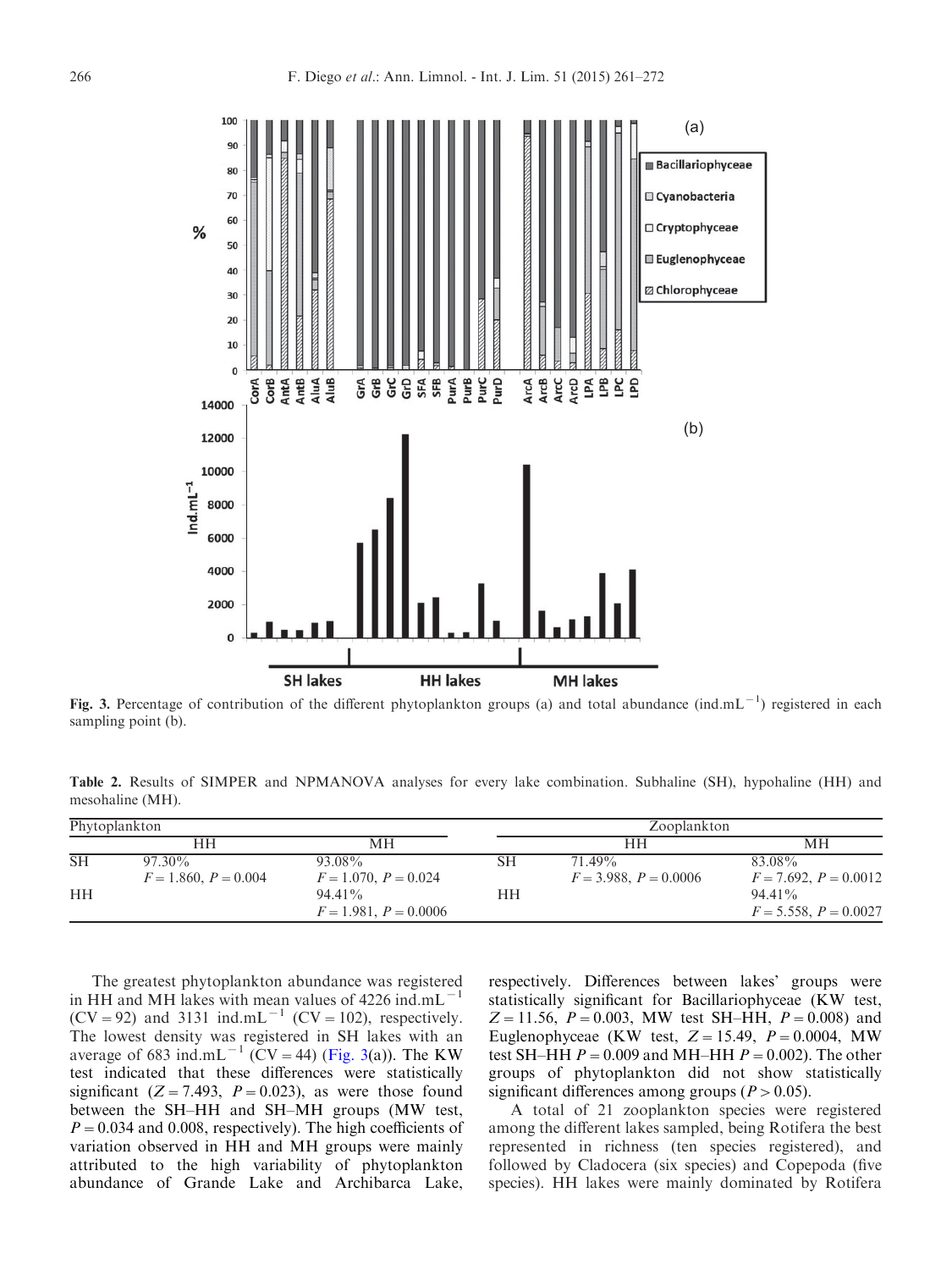

Fig. 4. Percentage of contribution of each zooplankton group (a) and total abundance (ind. L<sup>-1</sup>) registered in each sampling point (b).

 $(51\%$  with the exception of two replicas), and the MH group was dominated by Copepoda  $(>85\%$  of total abundance). SH lakes did not demonstrate clearly dominant taxa (Fig. 4(a)).

SIMPER analysis confirmed those differences found in the relative abundance of species among lakes, being these differences statistically significant and greater than 70% in all cases ([Table 2](#page-5-0)). The SH lakes were characterized by the presence of *Alona* sp. (Cladocera), *Lecane luna* (Müller), L. closterocerca (Schmarda) (Rotifera) and Boeckella gracilis (Daday) (Copepoda). The HH lakes were mainly characterized by Cephalodella sp., Brachionus pteronioides (Rousselt),  $B.$  *plicatilis* (Müller) (Rotifera) and a no identified Harpacticoidea Copepoda species (Copepoda), while the MH group was mainly defined by *Boeckella* poopoensis (Marsh) (Copepoda). Spearman correlations showed that zooplankton richness was negatively linked with salt concentration (Rho =  $-0.491$  P = 0.015) and altitude ( $-0.624$  P = 0.001), but positively correlated with phytoplankton richness (Rho =  $0.584$  P =  $0.003$ ).

The greatest abundance of zooplankton was found in MH lakes with an average value 975 ind. $L^{-1}$  (CV = 121), whereas SH and HH lakes registered 69 ind.L<sup>-1</sup> (CV = 85) and 15 ind. $L^{-1}$  (CV = 186), respectively. The dispersion of data observed in MH is attributable to the high density values obtained in Archibarca. The differences in zooplankton abundance between lake types were statistically significant (KW test,  $Z = 10.99$ ,  $P = 0.004$ ) between SH– HH (MW test,  $P = 0.023$ ) and SH-MH lakes (MW test,  $P=0.008$ ) (Fig. 4(b)). These differences were statistically significant for all groups of zooplankton considered. Rotifera (KW test,  $Z = 8.52$ ,  $P = 0.014$ ) showed differences between SH–MH (MW test,  $P = 0.022$ ) and HH–MH (MW test,  $P = 0.006$ ). Differences for Copepoda and Cladocera abundance, were also statistically significant (KW test,  $Z = 10.43$ ,  $P = 0.005$  and  $Z = 11.93$ ,  $P = 0.0026$ , respectively) between SH–MH and HH–MH lakes for Copepoda (MW test,  $P = 0.020$  and 0.0074, respectively) and between SH–HH and HH–MH lakes for Cladocera (MW test,  $P = 0.0002$  and 0.017, respectively).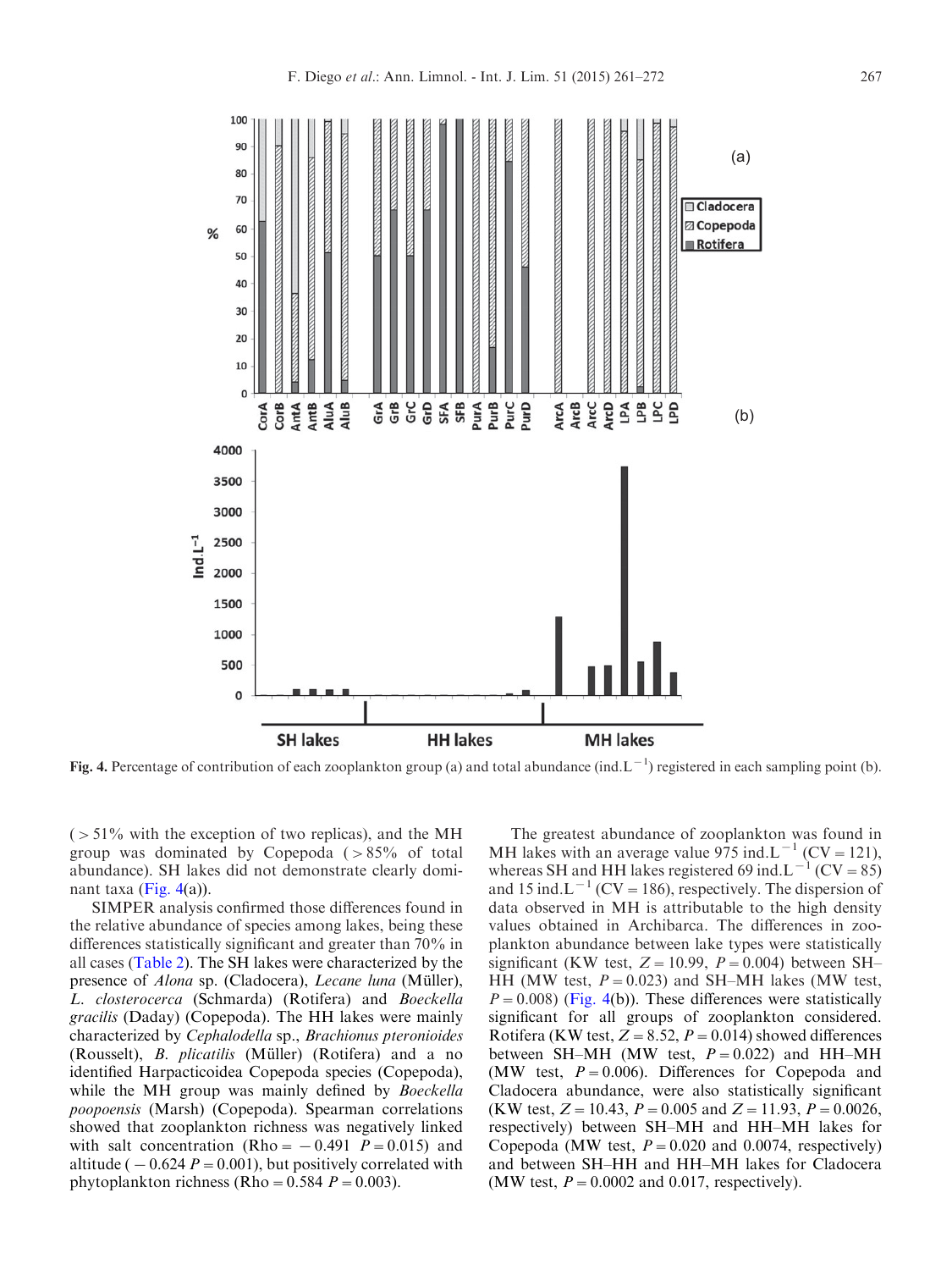

Fig. 5. RDA plot for phytoplankton (a) and zooplankton (b) (1st and 2nd component in both cases). Explanatory variables and response variables are named as in [Figure 2.](#page-3-0) In (a) microcrustacean density (Cladocera+Copepoda) (Microc) and in (b) the lake area (area) and dissolve organic matter  $(A_{250})$  were also included as explanatory variable. Statistically significant explicative variables are indicated (\*).

#### Factors controlling plankton abundance

RDA analyses demonstrated that both phytoplankton and zooplankton abundance were arranged according to a gradient of environmental variables. As for phytoplankton, RDA analysis allowed to explain 70.7% ( $F = 3.141$ ,  $P=0.002$ ) of total variance. The first axis explained 57.4% of that total variance, and discriminated HH lakes of the rest of lakes (SH and MH lakes) (Fig. 5(a)). The second axis explained 19.6%. Phytoplankton structure was significantly explained by two variables: Si  $(F=9.885, P=0.002)$  and DIN:SRP  $(F=3.794,$  $P=0.012$ ). The other variables included in the analyses did not show any correlation to phytoplankton abundance ( $P > 0.05$ ). Bacillariophyceae, the most abundant group, was positively associated with Si in HH lakes; and negatively associated with increasing values of DIN:SRP. On the other hand, Euglenophyceae and Chlorophyceae were positively associated with DIN:SRP (Fig. 5(a)).

The RDA for zooplankton explained the 75.7%  $(F = 2.849, P = 0.016)$  of total variance, with the first axis explaining 70.8% of that total variance and the second 22.2%. Two variables were responsible of the high percentage of explanation obtained: Euglenophyceae  $(F = 8.084, P = 0.002)$  and lake area  $(F = 7.619,$  $P=0.004$ ). The rest of variables used in the analysis were not statistically significant  $(P>0.05)$ . Cladocera and Copepoda were positively associated with the abundance of Euglenophyceae in MH lakes. Both microcrustaceans, however, were negatively associated with the lake area. On the other hand, Rotifera showed a positive association with  $A_{250}$ ; not being this association statistically significant  $(F=0.901, P=0.398)$  (Fig 5(b)).

# **Discussion**

## Salinity and altitude as controlling factors of plankton composition

The presence of a population in a habitat is linked with a complex combination of factors which, if the tolerance limits for a factor are exceeded, then may result in the exclusion of several species ([Hammer](#page-9-0) *et al.*, 1983). In our study, zooplankton species richness demonstrated to be negatively related to salinity (Rho =  $-0.491$ ,  $P = 0.015$ ), a pattern that has been widely descripted by previous authors ([Timms, 1993](#page-10-0); [Cooper and Wissel, 2012](#page-9-0)), since a few number of species are able to tolerate an increase in salt concentration. The presence of the genera *Brachionus*, Cephalodella and Boeckella in HH and MH lakes is consistent with previous founding, since these genera are greatly adapted to high salt concentrations ([Derry](#page-9-0) *et al.*, [2003;](#page-9-0) [Battauz](#page-9-0) et al., 2013). Phytoplankton species richness, however, did not show a clear association with salinity (Rho =  $-0.350$ ,  $P = 0.092$ ) as was expected. In HH lakes, phytoplankton was mainly dominated by Bacillariophyceae with the genera Navicula and Surirella as dominant. [Saros and Fritz \(2000\)](#page-10-0) indicate that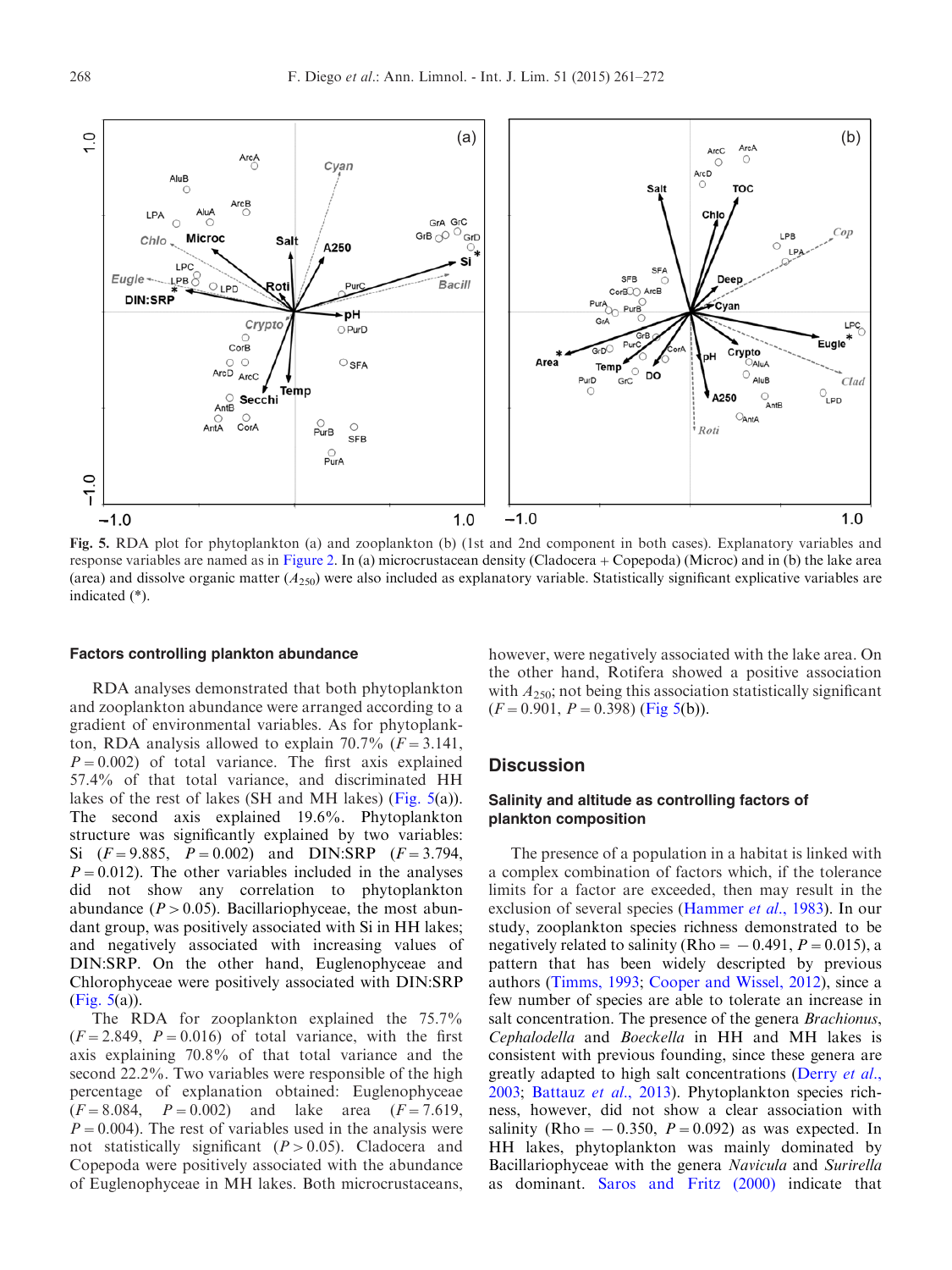moderate levels of ions in water can favour nutrient up take and frustule production in several diatom species, being the physiological mechanisms yet underterminated. MH lakes, which were in fact, the lakes with higher concentration of salt, were mainly dominated by euglenoids such as E. acus and T. volvocina. The presence of euglenoids in MH lakes have been reported by other authors [\(Hammer](#page-9-0) et al., 1983; Padisák and Dokulil, 1994; [Mirande and Traccana, 2009](#page-10-0)) indicating that many algal species of Euglenophyceae could be euryhaline or have a broad salinity tolerance.

Similarly, both zooplankton and phytoplankton richness demonstrated to be negatively related to altitude  $(Rho = -0.624, P = 0.001$  and Rho =  $-0.582, P = 0.003$ , respectively). Despite the fact that we have not measure radiation, it is a fact that UV radiation increases with altitude, and this has a negative effect on plankton, causing significant inhibition of phytoplankton photosynthesis and affecting negatively the activity, growth and survival of zooplanktonic organisms [\(Sommaruga, 2001\)](#page-10-0). In accordance to this, in those lakes with higher altitude, B. poopoensis (a calanoid copepod species which is highly red pigmented when inhabits areas with high UV radiation exposure) presented the highest abundance. With respect to phytoplankton, it was not found a clear explanation of why species richness was negatively associated with altitude. Studies made in the Alps, have demonstrated that flagellate species like found in this study (euglenoids and cryptophytes), occupy the deepest water layers during the daytime to prevent photo-oxidation by an excessive UV radiation exposure ([Sommaruga, 2001](#page-10-0)). In our study, euglenoids and cryptophytes were dominant in the assemblage of those lakes with higher altitude and depth, but depth of these lakes cannot be compared with found in the Alp lakes. By this reason, specific efforts should be made in the future to clarify the pattern observed in these lakes.

# Controlling factors of plankton abundance in the salinity gradient

Our results indicated that both groups of plankton were mainly influenced by Bottom-Up forces. With respect to phytoplankton, we observed that DIN:SRP and TN:TP ratios were low in comparison with those frequently observed in lowland shallow lakes, where higher quantities of organic matter are available for its degradation and subsequent nutrients liberation into the water column ([Morales Baquero](#page-10-0) et al., 1999; [Schelske](#page-10-0) et al., 1999). In addition, both nutrient ratios were below 1:16 (except TN:TP in Antofagasta Lake) which would suggest a N limitation for phytoplankton ([Redfield](#page-10-0) *et al.*, 1963). Zooplankton and flamingos did not display an effect on phytoplankton abundance (absence of Top-Down effects). With respect to zooplankton, as we will see below, it also demonstrated to be mainly controlled by resource availability (DOM and phytoplankton); not being predation by P. chilensis an important descriptor of the arrangement.

The absence of Top-Down effects and predominance of Bottom-Up forces in saline water systems, have been experimentally proved by Salms et al[. \(2009\)](#page-10-0) in the US saline lakes and Rejas et al[. \(2012\)](#page-10-0) in Bolivia (South America), being this study a field evidence of the relevance of Bottom-Up as a main structuring factors of plankton abundance in these extreme environments.

SH lakes presented the lowest phytoplankton density values, but they had the widest representation of phytoplankton groups. This pattern may be associated with less extreme conditions which these lakes presented, since they had the lowest salt concentration  $(1.40 \pm 0.72 \text{ g.L}^{-1})$ , the lowest altitude (with exception of Cortaderas Lake) and the highest ratios of DIN:SRP and TN:TP  $(1.20 \pm 0.42$  and  $8.27 \pm 8.46$ , respectively). According to [Williams \(2002\)](#page-11-0), these lakes are considered freshwater lakes, an in our study, they were associated with a predominance in abundance of Chlorophyceae and Euglenophyceae (see [Fig. 3\(](#page-5-0)b)), two groups which are frequently found in freshwater lakes in lowland areas during the warm season (García de Emiliani, 1997; [Stevict](#page-10-0) et al[., 2013\)](#page-10-0).

The association of microcrustaceans to SH lakes with high abundance of Chlorophyceae and Euglenophyceae suggests that predation by zooplankton is not a relevant factor for phytoplankton abundance in these water systems. Microcrustaceans were poorly represented in abundance, but they could have an effect on phytoplankton biovolume, which was not considered in our study. In terms of quantity, however, their positive correlation with Chlorophyceae and Euglenophyceae, indicates that these algae were controlling the abundance of microcrustaceans.

With respect to zooplankton, Rotifera was the group best represented in SH lakes where high DOM concentrations were obtained. DOM is frequently associated with high bacteria production ([Kritzberg](#page-10-0) et al., 2004), which could be a key source of food for rotifers ([Arndt, 1993\)](#page-9-0). Moreover, a high DOM concentration may attenuate the effects of UV radiation, especially in transparent lakes, such as was the case, probably favouring Rotifera ([Laurion](#page-10-0) et al., 2000). Further specific studies will allow us to discriminate the importance of DOM concentration in Rotifera distribution in these kinds of lakes.

HH lakes had the highest total phytoplankton abundance, mainly Bacillariophyceae (diatoms), which were highly correlated with Si concentration. Diatoms are dependent on Si for their frustule production as we said, and moreover, a moderate salt concentration could favour Si uptake (Saros et al., op cit.). The low DIN:Si ratios found, suggest that diatoms would be limited by N availability but not by Si in these water bodies (Redfield et al., op. cit.). In addition, the negative relation found between diatoms abundance and DIN:SRP is consistent with the high abundance of Bacillariophyceae registered in these lakes, since in general, algae consume 16 mole of N per mole of P, and this would make lower the ratio in those lakes with high phytoplankton density. Flamingos, especially P. jamesi and P. andinus mainly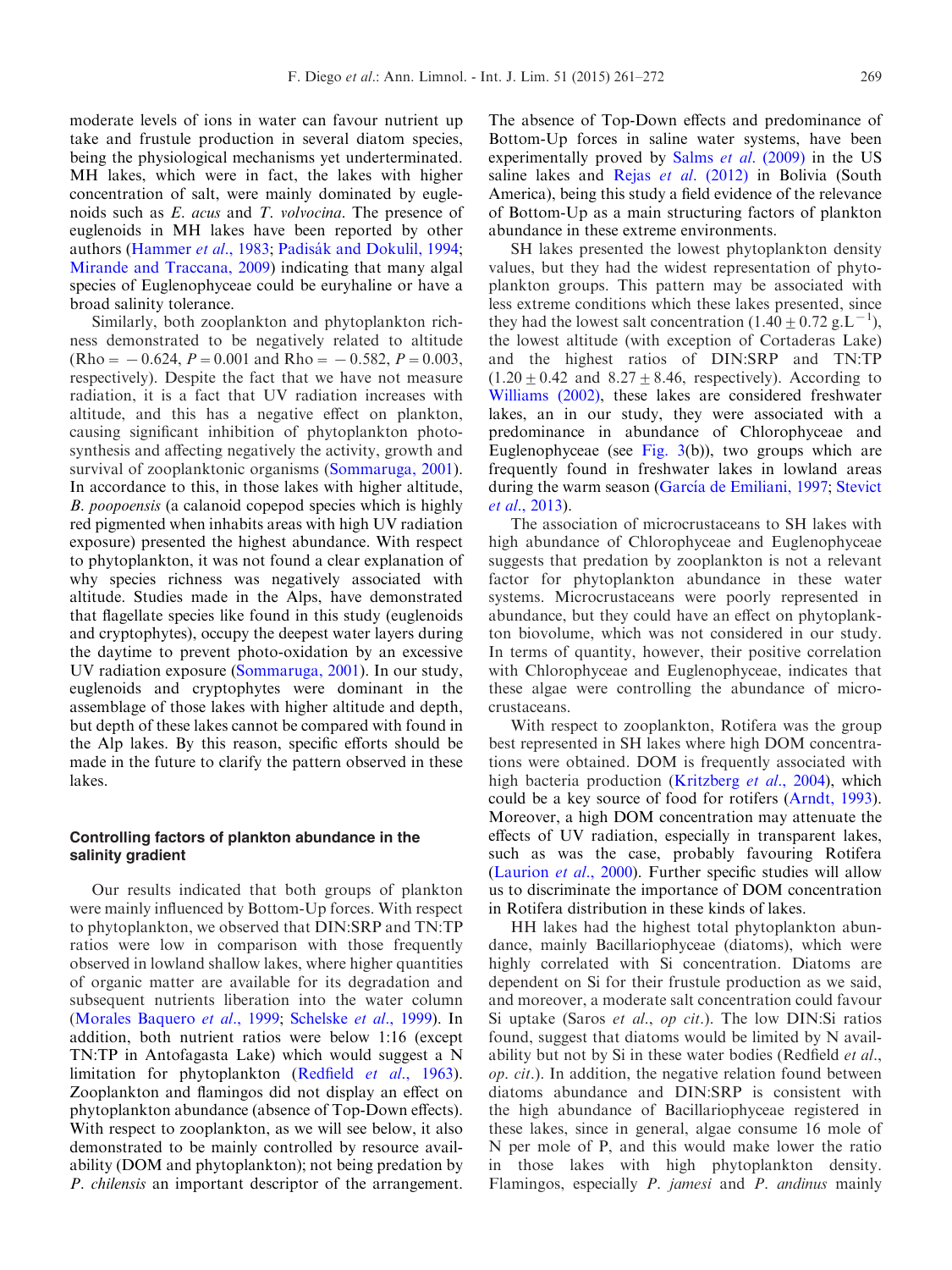<span id="page-9-0"></span>feed on Bacillariophyceae, and were abundant in HH lakes, especially in Grande Lake ([Mascitti and Kravett,](#page-10-0) [2002](#page-10-0)). Our results, however, did not indicate the birds' filter-feeding activity was important descriptors of phytoplankton abundance. This effect however, could be more local and having a restricted measurable effect.

With respect to zooplankton, it was poorly represented in HH lakes only demonstrating a negative association with lakes' area. In this respect, some hypothesis should be tested: low-density values could be related to low food availability (mainly diatoms which could pass the gut without being affected) or an effect of bird predation which should be tested specifically with an experimental design.

Finally, in MH lakes the high Si concentration (see [Table 1](#page-4-0)) was correlated with a high density of Bacillariophyceae and Euglenophyceae. The co-dominance of Euglenophyceae-Bacillariophyceae in these saline environments could be explained by the resistance of both algae groups to high salt concentrations (Padisák and [Dokulil, 1994;](#page-10-0) [Mirande and Traccana, 2009\)](#page-10-0), and a greater nutrient availability observed. Copepoda and especially the calanoid B. poopoensis was dominant in MH lakes (between 477 and 1293 ind. $L^{-1}$ ). This species can survive in environments where salinity ranges from 1 to 90 g.L<sup>-1</sup>, and flourishes between 45 and 90 g.L<sup>-1</sup> (De los Ríos and Crespo, 2004) which is consistent with salinity values found in these lakes. Some cladoceran taxa were also present in these lakes, but at low densities, corroborating similar findings in previous studies [\(Timms,](#page-10-0) [1993](#page-10-0); Echaniz et al., 2006). The high and positive correlation between Copepoda and Euglenophyceae also suggests that Bottom-Up forces were the major factors which were controlling *B. poopoensis* abundance in these lakes.

# **Conclusions**

Our results indicate that salinity and altitude are important stressors for plankton richness, controlling by the way, which species can survive in such extreme locations. Plankton abundance seems to be controlled by Bottom-Up forces, not being predation a relevant factor for any group of plankton.

Acknowledgements. Field surveys were supported by the Grupo de Conservación de Flamencos Altoandinos (GCFA). We thank to M. Mosqueira for his assistance in the field. Thanks are also extended to M. Devercelli and J.C Paggi who improved this manuscript with their comments.

# **References**

Ahlstrom E.H., 1940. A revision of the Rotatorian genera Brachionus and Platyias with descriptions of one new species and two new varieties. Bull. Am. Mus. Nat. Hist., 77, 143–148.

- Alekseev V.R., 2002. Copepoda. In: Fernando, C.H. (ed.), A Guide to Tropical Freshwater Zooplankton, Backhugs Publ, 123–188.
- Alvarez Blanco I.C., Cejudo Figueiras I., De Godos I., Muñoz R. and Blanco S., 2011. Las diatomeas de los salares del Altiplano boliviano: singularidades florísticas. Bol. R. Soc. Esp. Hist. Nat. Secc. Biol., 105, 67–82.
- APHA 1992. Standard Methods for the Examination of Water and Wastewater, American Public Health Association, Washington.
- Arnd H., 1993. Rotifers as predators on components of the microbial web (bacteria, heterotrophic flagellates, ciliates) – a review. Hydrobiologia, 255, 231–246.
- Battauz Y., José de Paggi S., Romano M. and Barbaeris I., 2013. Zooplankton characterization of the Pampean saline shallow lakes, habitat of the Andean Flamingoes. *J. Limnol.*, 72, 531–542.
- Boyle T.P., Caziani S.M. and Walermire R.G., 2004. Landsat TM inventory and assessment of waterbird habitat in the southern altiplano of South America. Wetl. Ecol. Manage., 12, 563–573.
- Collier K.J., 1987. Spectrophotometric determination of dissolved organic carbon in some South Island streams and rivers (note). J. Mar. Freshw. Res., 21, 349–351.
- Conzonno V., 2009. Materia orgánica. Sustancias húmicas. In: Edulp (ed.), Limnología Química (1ra edn), Universidad Nacional de La Plata, 191–209. (La Plata).
- Cooper R.N. and Wissel B., 2012. Interactive effects of chemical and biological controls on food-web composition in saline prairie lakes. Aquat. Biosyst., 8–29.
- Dangaus N.V., 1976. Descripción sistemática de los parámetros morfométricos considerados en las lagunas pampásicas. Limnobios, 1, 35–59.
- De Haan H. and De Boer T., 1987. Applicability of light absorbance and fluorescence as measures of concentration and molecular size of dissolved organic carbon in humic lake Tjeukemeer. Water Res., 21, 731–734.
- De los Ríos P. and Crespo J., 2004. Salinity effect on the abundance of Boeckella poopoensis (Copepoda, Calanoida) in saline ponds in the Atacama Desert, northern Chile. Crustaceana, 77, 417–423.
- Derry A., Prepas E. and Hebert P., 2003. A comparison of zooplankton communities in saline lake water with variable anion composition. Hydrobiologia, 505, 199–215.
- Drago E. and Quirós R., 1996. The hydrochemistry of the inland waters of Argentina: a review. Int. J. Salt Lake Res., 4, 315–325.
- Echaniz S., Vignatti A., Jose´ de Paggi S., Paggi J.C. and Pilati A., 2006. Zooplankton seasonal abundance of South American saline shallow lakes. Int. Rev. Hydrobiol., 91, 86–100.
- García de Emilliani M.O., 1997. Effects of water level fluctuations on phytoplankton in a river-floodplain lake system (Parana River, Argentina). Hydrobiologia, 357, 1–15.
- Hammer U.T., 1986. Saline Lake Ecosystems of the World, Junk Publishers, Dordrecht, Holland.
- Hammer U.T., Shamess J. and Haynes R.C., 1983. The distribution and abundance of algae in saline lakes of Saskatchewan, Canada. Hydrobiologia, 105, 1–26.
- Hilton J. and Rigg E., 1983. Determination of nitrate in lake water by the adaptation of the hydrazine-copper reduction method for use on a discrete analyser: performance statistics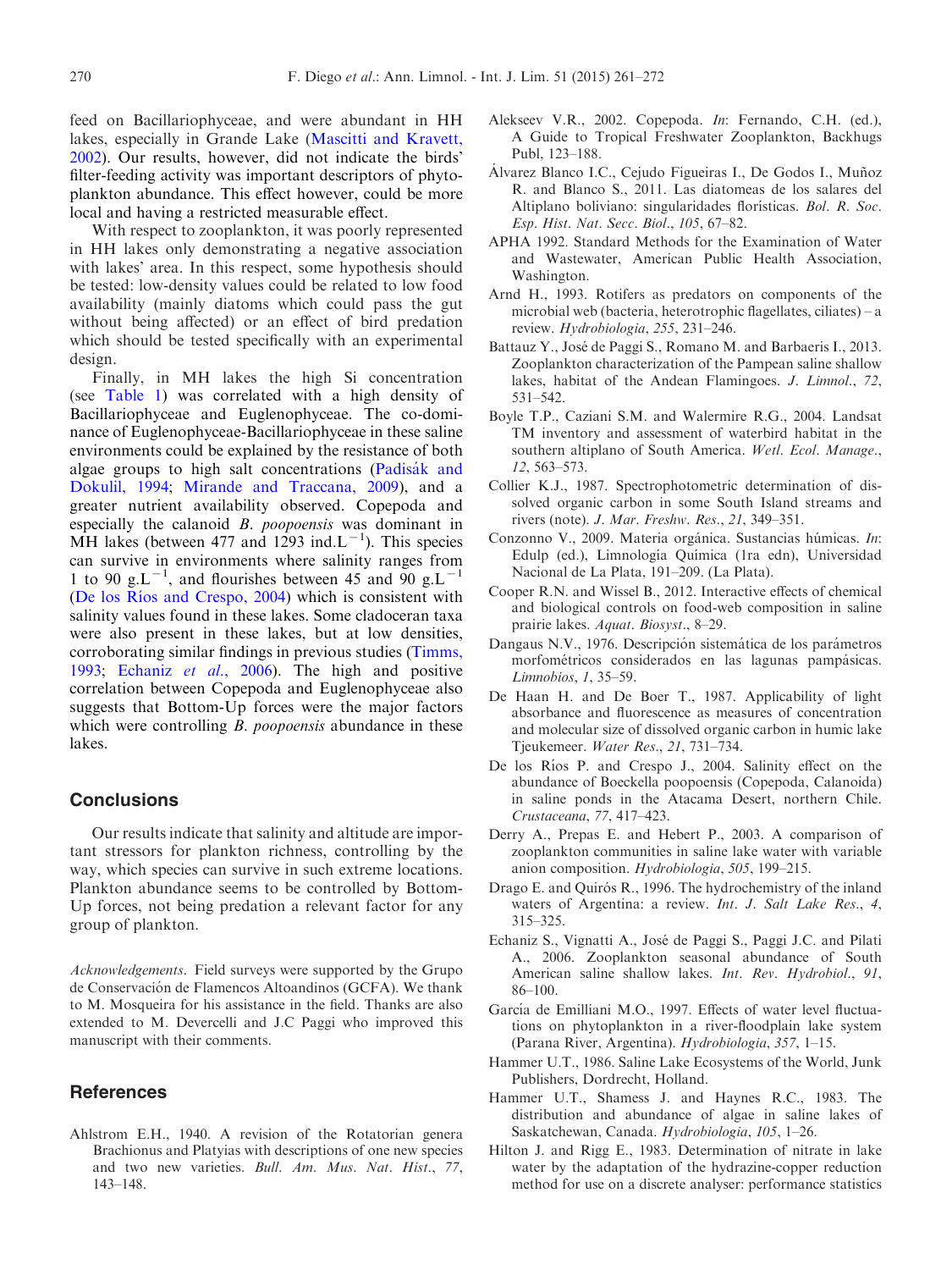<span id="page-10-0"></span>and an instrument-induced difference from segmented flow conditions. Analyst, 108, 1026–1028.

- Kieffer L.A., 1981. Evaluación de la materia orgánica disuelta. Rev. Asoc. Cienc. Nat. Litoral, 12, 88–95.
- Kirk J.T.O., 1994. Light and Photosynthesis in Aquatic Ecosystems, Cambridge University Press, Cambridge, 401 p.
- Komarék J. and Anagnostidis K., 1999. Cyanoprokariota. 1. Chroococcales. In: Ettl H., Gärtner G., Heynig G. and Mollenhauer D. (eds.), Subwasserflora von Mitteleuropa.19. Gustav Fisher, Jena, Stutgart.
- Komárek J. and Anagnostidis M., 2005. Cyanoprokaryota 2. Teil/ 2nd Part: Oscillatoriales. In: Büdel B., Krienitz L., Gärtner G. and Scnagerl M. (eds.), Süsswasserflora von Mitteleuropa 19/2, Elsevier/Spektrum, Heidelberg.
- Komárek J. and Fott B., 1983. Chlorophyceae, chlorococcales. In: Huber-Pestalozzi, G. (ed.), Das Phytoplankton des Sdwasswes. Die Binnenggewasser, vol. 16(5). Schweizerbart'sche´ Verlagbuchhandlung, Stuttgart.
- Kořínek V., 1981. Diaphanosoma birgei n. sp (Crustacea, Cladocera), a new species from America and it's widely distribution species Diaphanosoma birgei ssp. L acustrisn ssp. Can. J. Zool., 59, 1115–1121.
- Kořínek V., 2002. Cladocera. In: Fernando C.H. (ed.), A guide to tropical freshwater zooplankton, Backhuys Publ, the Netherlands, 69–122.
- Korovchinski N.M., 1992. Sididae and Holopedidae (Crustacea: Daphniiformes). Guides to identification of the microinvertebrates of the continental waters of the world, SPB Academic Publ., The Hage, 82 p.
- Koste W., 1978. Rotatoria. Die Radertiere Mitteleuropas, Gebruder Borntraeger, Berlin, 673 p.
- Krammer K. and Lange-Bertalot H., 1991. Bacillariophyceae. 3. Teil Centrales, Fragilariaceae, Eunotiaceae. In: Ettl H., Gerloff J., Heynig H. and Mollenhauer D. (eds.), Süsswasserflora von Mitteleuropa, Gustav Fischer Verlag, Stuttgart.
- Kritzberg E.S., Cole J.J., Pace M.L., Granéli M. and Bade D.L., 2004. Autochthonous versus allochthonous carbon sources of bacteria: results from whole-lake 13C addition experiments. Limnol. Oceanogr., 49, 588–596.
- Laurion I., Ventura M., Catalan J., Psenner R. and Sommaruga R., 2000. Attenuation of ultraviolet radiation in mountain lakes: factors controlling the among- and within-lake variability. Limnol. Oceanogr., 45, 1274–1288.
- Lepš J. and Šmilauer P., 1998. Multivariate Analysis of Ecological Data. Faculty of Biological Sciences, University of South Bohemia Ceske´ Budejovice, Czech Republic, 110 p.
- Locascio de Mitrovic C.A., Villagra de Gamundi A., Juárez J. and Ceraolo M., 2005. Características limnológicas y zooplancton de cinco lagunas de la Puna – Argentina. Rev. Bol. Ecol. Cons. Amb., 40, 12–26.
- Maidana N.I., Seeligmann C.T. and Morales M.R., 2009. Bacillariophyceae del Complejo Lagunar Vilama (Jujuy, Argentina). Bol. R. Soc. Esp. Hist. Nat. Secc. Biol., 44, 257–271.
- Marconi P., 2010. Técnicas de monitoreo de condiciones ecológicas en la Red de Humedales de Importancia para la Conservación de Flamencos Altoandinos. In: Marconi P. (ed.), Manual de técnicas de monitoreo de condiciones ecológicas para el manejo integrado de la red de humedales de importancia para la conservación de flamencos altoandinos, Fundación YUCHAN, Argentina, 8-14.
- Mascitti V. and Kravetz F.O., 2002. Bill morphology of South American flamingos. Condor, 104, 73–83.
- Meehl G.H., Arblaster J.M. and Tebaldi C., 2005. Understanding future patterns of increased precipitation intensity in climate model simulations. Geophys. Res. Lett., 32, 18719.
- Mirande V. and Tracanna B., 2009. Estructura y controles abióticos del fitoplancton en humedales de altura. Ecol. Austr., 19, 119–128.
- Morales Baquero R., Carrillo R., Reche I. and Sánchez-Castillo P.M., 1999. Nitrogen–phosphorus relationship in high mountain lakes: effects of the size of catchment basins. Can. J. Fish. Aquat. Sci., 56, 1809–1817.
- Padisák J. and Dokulil M., 1994. Meroplankton dinamic in a saline, turbulent, turbid shallow lake (Neusiedlersee, Austria and Hungary). Hydrobiologia, 289, 23–42.
- Psenner R., 2002. Alpine waters in the interplay of globa change: complex links – simple effects? In: Steininger K.W. and Weck-Hannemann H. (eds.), Global Environmental Change in Alpine Region. New Horizons in Environmental Economics, Edward Eldgar, Cheltenham, UK, Northampton, MA, USA, 271 p.
- Redfield A.C., Ketchum B.H. and Richards F.A., 1963. The influence of organisms on the composition of seawater. In: Hill, M.N. (ed.), The Sea. Vol. 2. Interscience Publishers, John Wiley, New York, pp. 26–77.
- Rejas D., Valverde C. and Fernández C.E., 2012. Limitación por nutrientes y pastoreo como factores de control de las densidades de bacterias y algas planctónicas en una laguna altoandina (Cochabamba, Bolivia). Rev. Bol. Ecol. Cons. Amb., 30, 01–12.
- Salms C.R., Saros J., Martin C.S. and Erickson J.M., 2009. Patterns of seasonal phytoplankton distribution in prairie saline lakes of the northern Great Plains (U.S.A.). Saline Syst., 5, 1–13.
- Saros J.E. and Fritz S.E., 2000. Changes in the growth rates of saline-lake diatoms in response to variation in salinity, brine type, and nitrogen form. J. Plankton Res., 22, 1071–1083.
- Schelske C.L., Aldridge F.J. and Kenney W.F., 1999. Assessing nutrient limitation and trophic state in Florida lakes In: Reddy K.R., O'connor G.A. and Schelske C.L. (eds.), Phosphorus Biogeochemistry in Subtropical Ecosystems, Lewis Publishers, Boca Rotón, 321–342.
- Seeligmann C., Maidana N.I. and Morales M., 2008. Diatomeas (Bacillariophyceae) de humedales de altura de la provincia de Jujuy-Argentina. Bol. R. Soc. Esp. Hist. Nat. Secc. Biol., 43,  $1 - 17$ .
- Sommaruga R., 2001. The role of solar UV radiation in the ecology of alpine lakes. J. Photochem. Photobiol. B, Biol., 62, 35–42.
- Stevict F., Mihaljevic M. and Spoljaric D., 2013. Changes of phytoplankton functional groups in a floodplain lake associated with hydrological perturbations. Hydrobiologia, 709, 143–158.
- Stewart A.J. and Wetzel R.G., 1981. Asymmetrical relationships between absorbance, fluorescence, and dissolved organic carbon. Limnology and Oceanography, 26, 590–597.
- Tell G. and Conforti V., 1986. Euglenophyta pigmentadas de Argentina. In: Cramer (ed.), Bibliotheca Phycologica, Berlin, Germany.
- Timms B.V., 1993. Saline lakes of the Paroo, inland New South Wales, Australia. Hydrobiologia, 267, 269–289.
- Tolotti M., Thies M., Cantonati M., Hansen C. and Thaler B., 2006. Flagellate algae (Chrysophyceae, Dinophyceae,